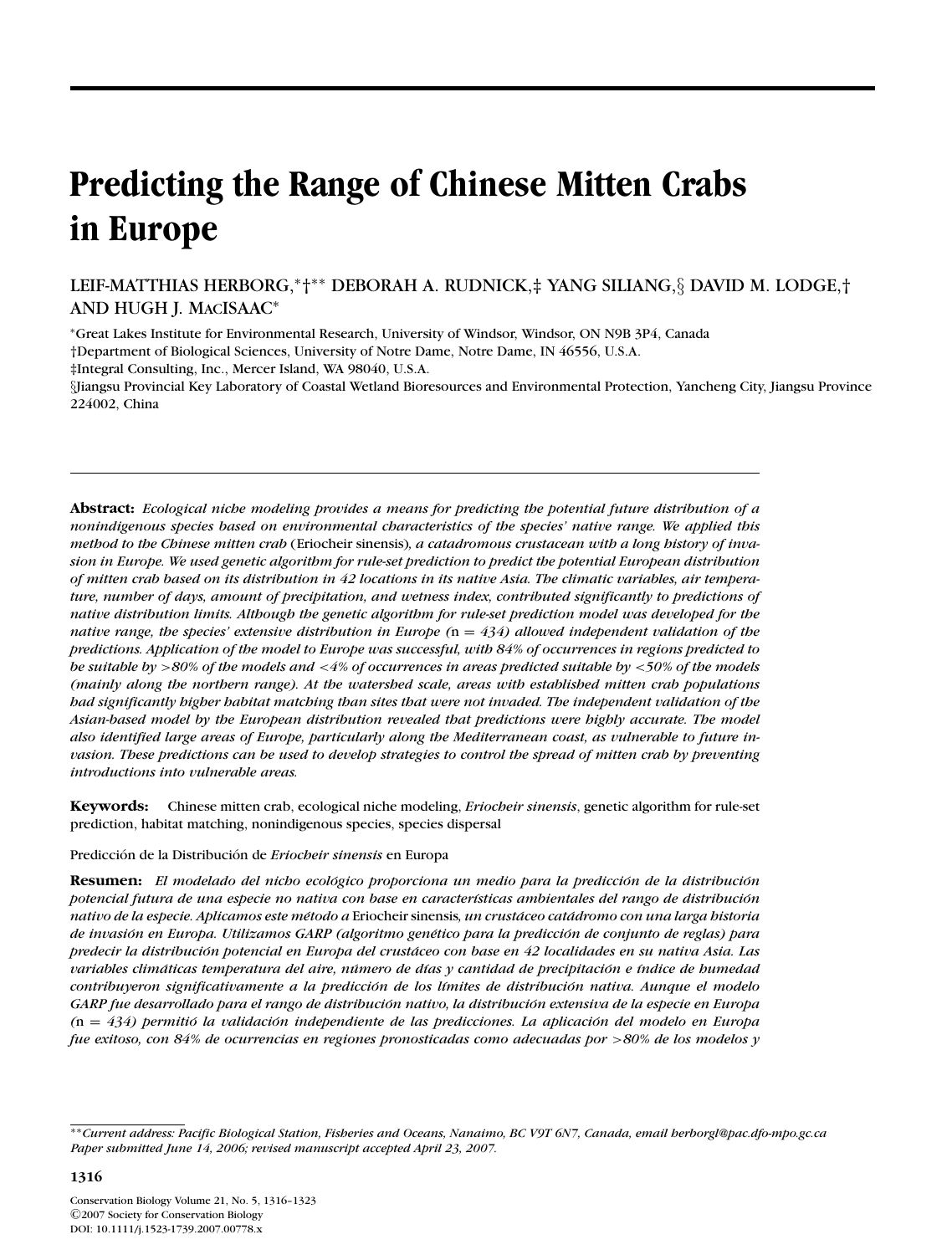<*4% de ocurrencias en regiones pronosticadas como adecuadas por* <*50% de los modelos (principalmente a lo largo del rango norteno). A escala de cuenca hidrol ˜ ogica, las ´ areas con poblaciones establecidas de ´* Eriocheir sinensis *ten´ıan significativamente mayor numero de sitios concordantes que no estaban invadidos. ´ La validacion independiente del modelo basado en Asia por la distribuci ´ on europea revel ´ o que las predicciones ´ eran altamente precisas. El modelo tambi´en identifico que extensas ´ areas de Europa, particularmente a lo ´ largo de la costa Mediterranea, son vulnerables a invasiones futuras. Estas predicciones pueden ser utilizadas ´ para desarrollar estrategias para controlar la expansion de ´* Eriocheir sinensis *mediante la prevencion de ´ introducciones en areas vulnerables. ´*

Palabras Clave: algoritmo genético para la predicción de conjunto de reglas, concordancia de hábitats, dispersión de especies, *Eriocheir sinensis*, especies no nativas, modelado del nicho ecológico

#### **Introduction**

Predicting spread is an essential aspect of nonindigenous species management, particularly if the species is associated with adverse effects on recipient ecosystems or native species. Such forecasts provide important information in the assessment of ongoing invasions or for identification of areas that are likely to be invaded next. Numerous methodologies used to predict the occurrence and potential range of nonindigenous species focus on life history attributes (e.g., Kolar & Lodge 2002) or on vectors that link invaded sources with uninvaded destinations (e.g., MacIsaac et al. 2004; Verling et al. 2005). Another methodology, ecological niche modeling, seeks to predict the potential range of nonindigenous species based on distribution data in the native range and a range of environmental variables in both areas (reviewed in Peterson 2003). This latter approach can be combined with vector-based predictions to identify areas at risk from nonindigenous species (Herborg et al. 2007*b*).

The genetic algorithm for rule-set prediction (GARP) is a widely applied environmental niche modeling application that uses raster-based environmental and biological information to predict suitable habitat for a given species. The GARP has been used to predict potential range limits for a variety of nonindigenous species (Peterson & Vieglais 2001; Arriaga et al. 2004; Drake & Bossenbroek 2004; Roura-Pascual et al. 2004). Nevertheless, a potential problem with the use of GARP and other environmental niche modeling procedures is that validation of the model prediction based on an independent range is rarely conducted, usually because of a lack of distribution data on the ranges of introduced species (but see Peterson & Robins 2003; Arriaga et al. 2004; Iguchi et al. 2004; Roura-Pascual et al. 2004).

Here, we focused on the Chinese mitten crab (*Eriocheir sinensis*), a catadromous crustacean whose native range extends from the Vietnamese–Chinese border into North Korea (21◦N–41◦N). It reproduces in brackish and marine estuaries, where its pelagic larvae settle (Anger 1991) and later move upstream. Juveniles may migrate up to 750 km upstream in rivers, where they mature (Herborg et al. 2003). Once the crabs reach sexual maturity they migrate back to estuaries to reproduce and die (Peters 1938).

The Chinese mitten crab is rapidly expanding its worldwide distribution. It was first reported in Europe in 1912 in northern Germany (Peters 1933) and spread thereafter along the North and Baltic Sea coastlines, eventually reaching southern France by the 1950s and the United Kingdom by the 1970s (see Herborg et al. 2003, 2005). Recent southern range expansions include spread along the Spanish and Portuguese Atlantic coast in the rivers Tagus (Cabral & Costa 1999), Guadalquivir (R. Ferreo-Rodriguez, personal communication), and Mino (8.8129◦W 41.9238◦N) (Ferdinand-Martinez & Carrera 2003). Recent northward spread has occurred in Great Britain, along the Estonian and Lithuanian Baltic coastlines ( J. Kotta et al., personal communications), into the Finnish lake district (Silfverberg 1999; Valovirta & Eronen 2000), and into Lake Mälaren, Sweden (P. Vidlund, personal communication). A population has recently established in San Francisco Bay (Rudnick et al. 2003), and additional finds have occurred elsewhere in North America. The most likely vectors for such long-distance dispersal of mitten crabs are either ballast water or intentional introduction to establish a food fishery (Cohen & Carlton 1997; H¨anfling et al. 2002; Herborg et al. 2007*a*)

Mitten crabs have a number of adverse ecological and socioeconomic impacts on the systems they invade. The crab causes riverbank erosion due to burrowing activity and preys on surface-dwelling invertebrates, possibly competing with native invertebrates and fish (Peters 1933; Dutton & Conroy 1998; Rudnick & Resh 2005). In fact, in certain areas of San Francisco Bay and Dutch estuaries commercial trawl fishers have been unable to haul in nets because of the weight of mitten crab catches (Ingle 1986; Veldhuizen & Stanish 1999). The range of adverse impacts associated with mitten crabs have earned the species a place on the "100 of the world's worst nonindigenous species" list published by the Invasive Species Specialist Group (Lowe et al. 2000).

Given the range of ecologic and economic impacts of the mitten crab in areas where it has been introduced, it is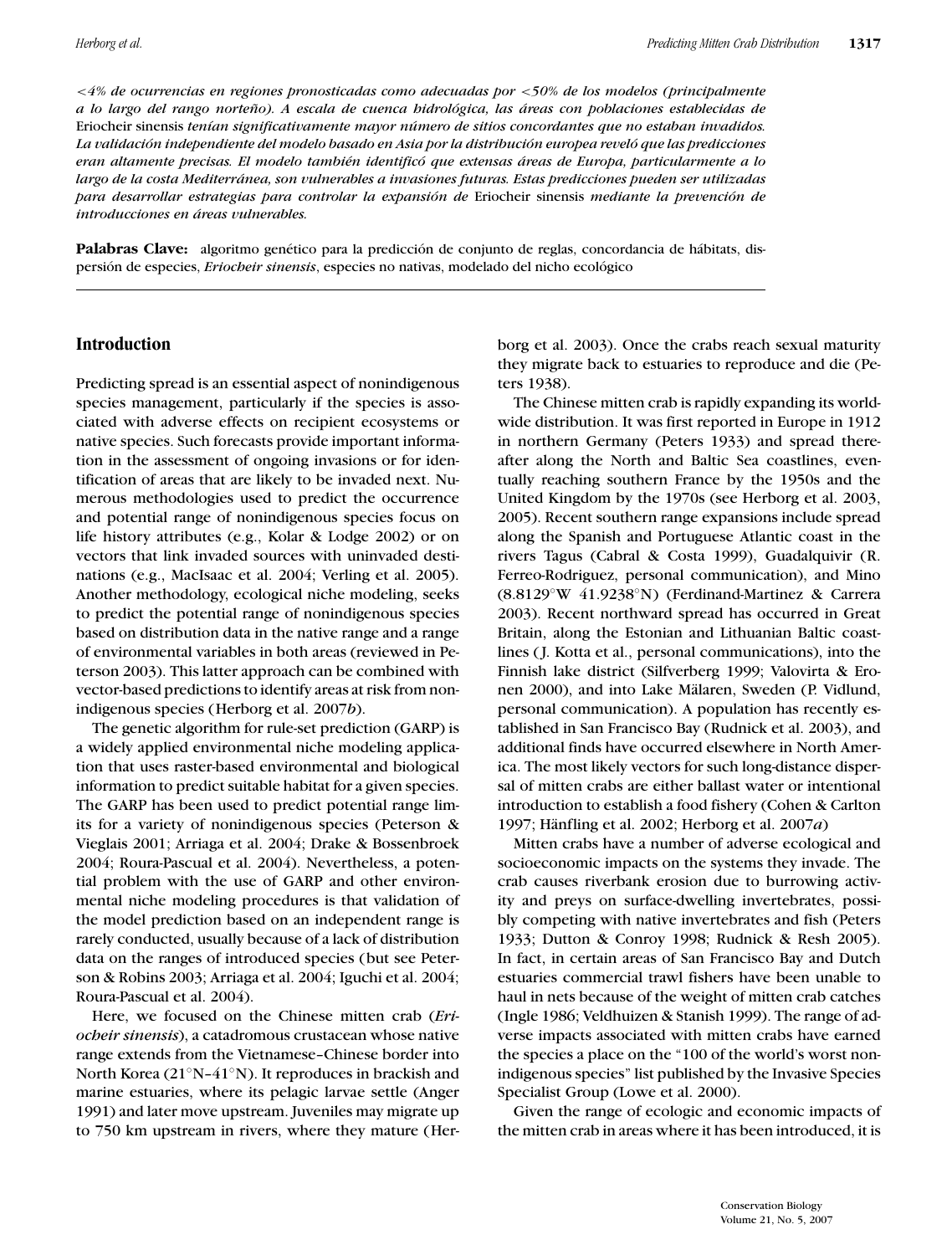important to predict the potential distribution of Chinese mitten crabs in Europe. We have a unique, high-resolution data set of the distribution of *E. sinensis* in both its native range (Asia) and introduced range (Europe). We used this data set to develop a GARP model based on a series of variables in the crab's native range. We validated the model's ability to predict the crab's distribution in Europe and identified areas most vulnerable to future invasion.

## **Methods**

#### **Distribution Database**

We compiled a database of the distribution of the Chinese mitten crab in its native range from the literature (Shen 1932; Sakai 1976; Dai 1991; Chen et al. 1995; Guo et al. 1997; Ng et al. 1999; Tang et al. 2003). Reports were obtained for major rivers along the Chinese coastline and for sites up to 300 km upstream. We used data only for fresh and brackish water habitats; thus, our results cannot be extrapolated to coastal, marine habitats. Although the focus of our work was the mitten crab, we also included reports for *E. hepuensis* because molecular analyses suggest that they may be the same species (Lu et al. 2000; Chu et al. 2003; Tang et al. 2003). We included these reports to increase the number of reports within our prediction.

A second database was compiled for the introduced range of Chinese mitten crabs in Europe. These data were obtained from literature reports (see Herborg et al. 2003, 2005) and from personal interviews with scientists working on marine or estuarine systems and/or aquatic nonindigenous species. We classified mitten crab reports based on the abundance of crabs in each of these systems over at least 5 years to determine whether populations were established (>10 individuals/year or presence of ovigerous females) or not established (Table 1).

## **GARP Distribution Modeling**

We used the GARP modeling application to generate a predictive model of mitten crab distribution. A key aspect of ecological niche modeling is the selection of appropriate environmental data layers. In this study an array of aquatic and terrestrial layers was tested for their contribution to the model (see Table 2 for more details). Environmental variables were selected based on our knowledge of mitten crab biology, and potential factors that could influence environmental suitability. Some data were available as coverage for the entire study area (e.g., annual air temperature minimums, means and maximums; precipitation, digital elevation, river discharge), whereas other data were generated from specific data points (i.e., river temperature, watershed size).

The GARP model selected nonrandom associations between environmental layers and presence of the mitten crab in its native range with a genetic algorithm. Absence data are not incorporated into this approach. The algorithm selects a single method from an available range (atomic rule, BIOCLIM rules, logistic regression, range rules) and creates random rules, which are then iteratively improved through combination, point deletion, and crossing over (Stockwell & Peters 1999; Roura-Pascual et al. 2004). Presence data are randomly divided by the

| Country            | Water body                            | Latitude |           | Longitude First report | Source                                                                                                  |
|--------------------|---------------------------------------|----------|-----------|------------------------|---------------------------------------------------------------------------------------------------------|
| France             | Seine River                           | 49.4522  | 0.1579    | 1946                   | Petit & Mizoule 1974; T. Vincent, personal<br>communication                                             |
| Germany            | Havel River, tributary<br>of the Elbe | 52.4524  | 13.2421   | 1924                   | Peters 1933; Paepke 1984                                                                                |
| Germany            | Elbe River                            | 51.7948  | 12.9551   | 1914                   | Peters 1933; Paepke 1984; Tittizer et al. 2000                                                          |
| Germany            | <b>Ems River</b>                      | 52.9762  | 7.3567    | 1929                   | Peters 1933; Tittizer et al. 2000                                                                       |
| Germany            | <b>Rhine River</b>                    | 47.9614  | 7.6131    | 1931                   | Kamps 1937; Tittizer et al. 2000                                                                        |
| Germany            | <b>Weser River</b>                    | 51.4609  | 9.5916    | 1912                   | Peters 1933; Tittizer et al. 2000                                                                       |
| <b>Netherlands</b> | Meuse/Maas River                      | 51.5585  | 4.0004    | 1931                   | Kamps 1937; Wolff & Sandee 1971; K.<br>Wouters, personal communication                                  |
| <b>Netherlands</b> | <b>Schelde River</b>                  | 51.3823  | 4.2222    | 1931                   | Kamps 1937; Wouters 2002; K. Wouters,<br>personal communication 2005                                    |
| Poland             | Vistula River                         | 19.3710  | 54.3219   | 1932                   | Peters 1933; Normant & Skora 2002                                                                       |
| Poland             | Odra River                            | 53.4919  | 14.6094   | 1929                   | Peters 1933; Jażdżewski & Konopaoka 1993;<br>Normant et al. 2000; M. Normant, personal<br>communication |
| Portugal           | Tagus/Tajo River                      | 39.4271  | $-8.3110$ | 1988                   | Cabral & Costa 1999                                                                                     |
| Spain              | <b>Guadalquivir River</b>             | 37.4059  | $-5.9371$ | 1997                   | Cuesta et al. 2004                                                                                      |
| Sweden             | Lake Mälaren                          | 59.4159  | 17.5272   | 1994                   | P. Vidlund, personal communication                                                                      |
| United Kingdom     | <b>Thames River</b>                   | 51.4841  | $-0.3401$ | 1973                   | Ingle 1986; Clark et al. 1998                                                                           |

**Table 1. Rivers and canals with established Chinese mitten crab populations in Europe.***<sup>∗</sup>*

∗*The geographical coordinates represent the estuary of each body of water. The sources listed include the first and most recent reports. Four watersheds are reported with more than one established population.*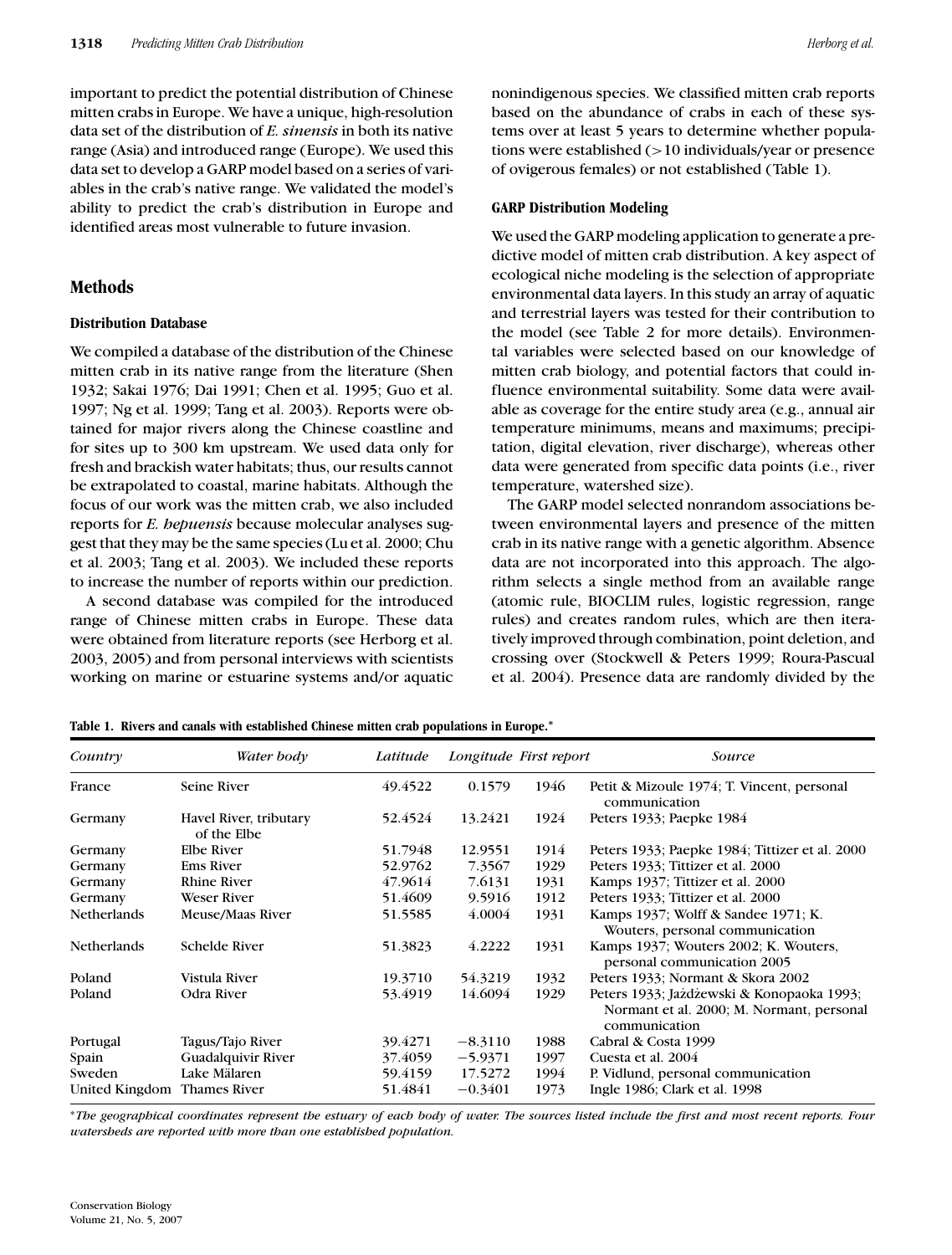|  |  | Table 2. Environmental coverages tested for their contribution to predictive accuracy of the model of mitten crab invasion |  |  |
|--|--|----------------------------------------------------------------------------------------------------------------------------|--|--|
|  |  |                                                                                                                            |  |  |

| Variable                                                                   | Grid size                        | Source                                                                                                                         |
|----------------------------------------------------------------------------|----------------------------------|--------------------------------------------------------------------------------------------------------------------------------|
| Maximum annual temperature, °C*                                            | $0.5^{\circ} \times 0.5^{\circ}$ | climate research unit global climate data set:                                                                                 |
| Mean annual temperature, $^{\circ}C^*$                                     | $0.5^{\circ} \times 0.5^{\circ}$ | http://ipcc-ddc.cru.uea.ac.uk/obs/get_30yr_means.html                                                                          |
| Minimum annual temperature, $^{\circ}C^*$                                  | $0.5^{\circ} \times 0.5^{\circ}$ |                                                                                                                                |
| Wet-day frequency (no. of days of<br>precipitation/year)*                  | $0.5^{\circ} \times 0.5^{\circ}$ |                                                                                                                                |
| Precipitation, mm/day*                                                     | $0.5^{\circ} \times 0.5^{\circ}$ | U.S. geological survey Hydro1k elevation derived database:                                                                     |
| Topographic index (wetness index based<br>on flow accumulation and slope)* | $1 \times 1$ km                  | http://edc.usgs.gov/products/elevation/gtopo30/hydro/index.html                                                                |
| Elevation                                                                  | $1 \times 1$ km                  |                                                                                                                                |
| River discharge, $km^3/a$                                                  | $0.5^{\circ} \times 0.5^{\circ}$ | Xenopoulos et al. 2005                                                                                                         |
| Mean river temperature, $\mathrm{C}$                                       | $10 \times 10$ km                | generated from the global environment monitoring system:<br>http://www.gemswater.org/publications/<br>index-e.html             |
| Watershed size                                                             | $10 \times 10$ km                | generated from the Atlas of the World Water Balance:<br>http://www.crwr.utexas.edu/gis/gishydro99/atlas/Atlas.htm#<br>describe |

∗Included in the GARP model predicting the potential range of Chinese mitten crabs in Europe.

GARP program into 80% training and 20% validation data, and the level of prediction accuracy is assessed for the native range by comparing the ratio of test data points outside the predicted range (false negatives or omission errors) with test points within the predicted range and the ratio of pseudo-absence points in predicted suitable environment (false positives or commission errors) with pseudo-absence points in unsuitable environment. Commission errors may occur with incorrect predictions, undersampling, natural dispersal barriers, or because the species has had insufficient time to disperse to a particular site (Stockwell & Peters 1999; Roura-Pascual et al. 2004).

In our model we used 42 sites from the native distribution of the mitten crab to develop the algorithm; results were then projected and validated based on the European data set. We used multiple regression analysis to test the effect of different environmental layers on prediction precision. As measures of model accuracy, we used the effect of each environmental layer on the extrinsic omission and commission error (Anderson et al. 2003; Drake & Bossenbroek 2004). Layer selection is critical because some layers deemed important through ecological knowledge of the system can actually decrease model quality. For example, in our model, the inclusion of maximum and minimum river temperature reduced model accuracy for predicting mitten crab occurrence relative to a similar model without these variables. We applied hierarchical partitioning analysis to the GARP prediction with all possible combinations of environmental layers used in the final model to identify variables that contributed most to the final model (Peterson & Cohoon 1999).

Models were generated with a maximum of 3000 iterations and a 0.001 convergence limit, or until 100 accurate predictions were obtained, which follows the best subset method (Anderson et al. 2003). This approach selects models with a false negative rate (omission error) of <5% and a false positive rate (commission error) of <50% (see above).

To test the predictive ability of our model, we used our independent data set for mitten crab occurrence in Europe. Each of the best-subset layers provided coverage estimates for Europe ranging from 0 (unsuitable habitat) to 1 (suitable habitat). Three separate models with 100 best subsets each were generated and compared. Because of their high similarity, the resulting  $3 \times 100$  best-subset layers were averaged with the Raster Calculator tool in ArcMAP 9.0. Values in the resulting habitat-matching layer ranged from 0 to 100 for each raster cell of coverage and represented the percentage of models that predicted a particular cell as suitable habitat. To test the quality of this prediction, the habitat-matching level was extracted for all reports of mitten crabs in inland sites in Europe  $(n = 434)$  with ArcMAP 9.0. Because this data set was not used to generate the model, it provided an independent validation test of model performance. To determine model accuracy, we compared the number of reports in areas where <80% of the models predicted suitable habitat versus the number of reports in areas predicted suitable by >80% of the models with a chi-square test.

As a separate assessment of model prediction accuracy, we compared the habitat suitability predicted for watersheds with and without established mitten crab populations. We used a Mann–Whitney *U* test to contrast habitatmatch values for European watersheds with  $(n = 10)$ and without  $(n = 86)$  established mitten crab populations (Table 1). Given that mitten crabs may occupy a watershed anywhere from its headwaters to its marine terminus, habitat matching at the watershed level seems appropriate.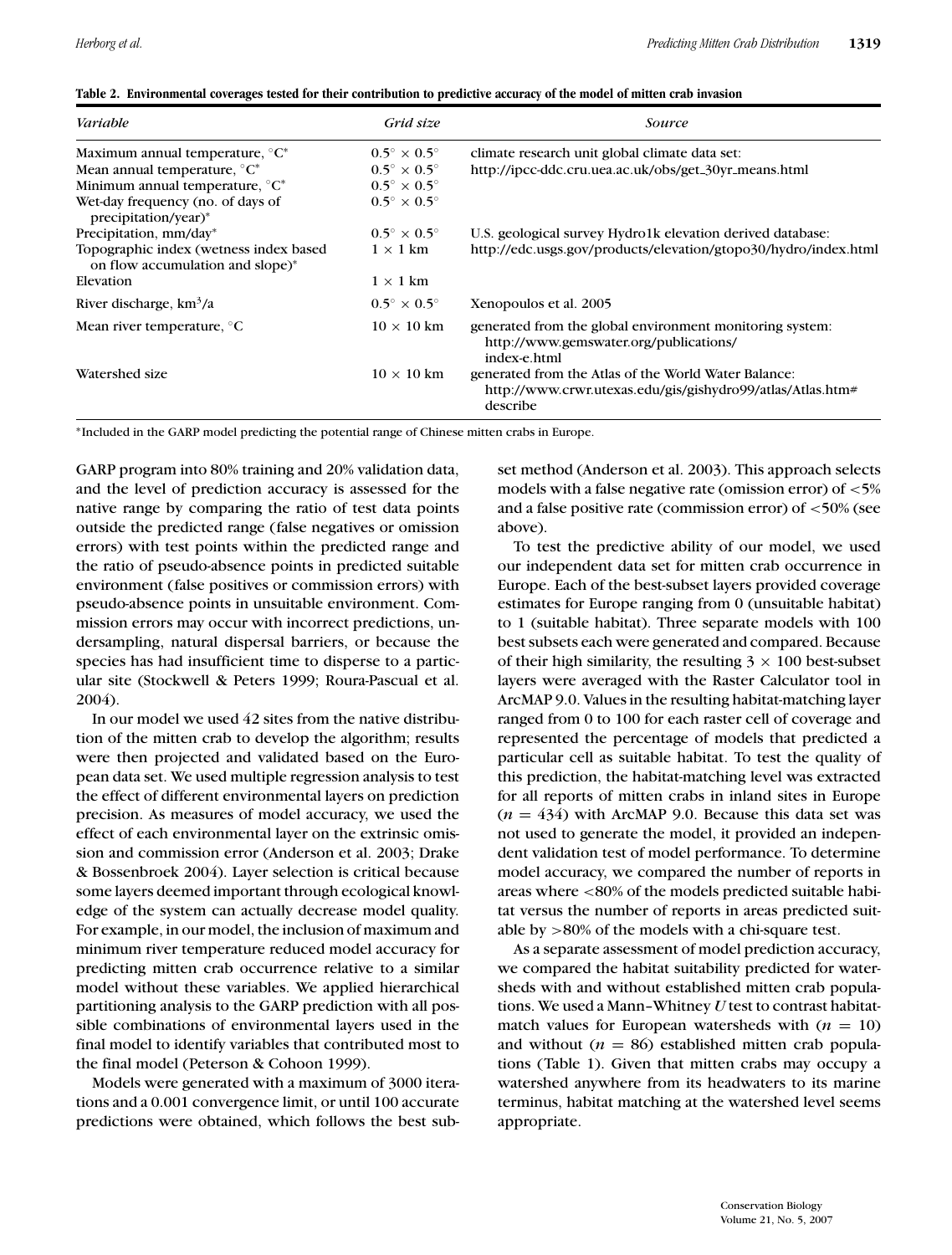

*Figure 1. Percentage (habitat-match levels) of models that identified an area as suitable for the Chinese mitten crab in its introduced range in Europe based on an environmental niche model developed with environmental data from its native range. Blue squares indicate actual mitten crab reports (*n = *434), which were used as an independent test of the quality of the GARP model's predictions. Watersheds containing established populations are highlighted with a yellow star. Turkey and some coastal areas in northern Spain, France, Russia (Kaliningrad), and western Lithuania were not included in the model (gray shading).*

# **Results**

The GARP model developed for the native distribution of mitten crabs in Asia retained the following layers, which significantly contributed to model fit: precipitation; wetday frequency; minimum, mean, and maximum air temperatures; and topographic index, or wetness index (Table 2). Hierarchical partitioning indicated that the most important variables affecting model accuracy in the native range were topographic index, maximum temperature, and wet-day frequency.

The GARP model developed for the Chinese mitten crab in Asia predicted the known distribution in Europe very well (Fig. 1). Only 3.7% of reports were at sites predicted by <50% habitat-match models, whereas 84% of occurrence reports were at sites predicted as suitable habitat by >80% of GARP models. This occurrence distribution was significantly nonrandom, indicating a very high predictive ability of the model (df =1,  $\chi^2 = 87$ ;  $p <$ 0.0001; Fig. 2).

Watersheds with established mitten crab populations had significantly higher predicted suitable habitat than those without (Mann–Whitney, df = 85,  $W = 712$ ,  $p <$ 0.0005; Table 1; Fig. 1). For example, 9 out of 10 watersheds that contained mitten crab populations were predicted by  $\geq$ 75% of models, whereas only 14 of 76 watersheds without crab populations were predicted at this level of sensitivity. Most of the latter sites are located along the Mediterranean Sea.

The only region where the GARP model failed to predict mitten crab populations well was in freshwater systems along Baltic Sea coastlines of Sweden, Finland, and Russia. Here, the model typically predicted low habitat matching, although the species has been reported in the Gulf of Finland, the Swedish Baltic Sea, and is established in Lake Mälaren, Sweden. All of these locations were predicted by <60% of habitat match models.

## **Discussion**

Environmental niche modeling provides valuable insights into the potential distributions of many nonindigenous species (Peterson 2003). It can identify areas at risk of invasion, which can focus subsequent management efforts to maximize efficacy. For example, GARP provided input into management efforts aimed at identifying areas at risk of zebra mussel (*Dreissena polymorpha*) invasion in the western United States (Drake & Bossenbroek 2004). Our GARP model successfully predicted both the native and introduced ranges of mitten crabs.

Although a recent study reports that GARP's ability to predict species' distributions is exceeded under some conditions by a number of other modeling procedures (Elith et al. 2006), it is a widely used approach that had succeeded in predicting species' distributions accurately in several cases (Peterson & Robins 2003; Iguchi et al. 2004; Ruora-Pascual et al. 2004). Collectively, these results indicate that GARP models provide valuable insights into potential ranges of nonindigenous species, and this information can be harnessed for the development of management strategies to prevent future invasions.

Our GARP model revealed that most of Europe is vulnerable to invasion by Chinese mitten crabs. Eighty-four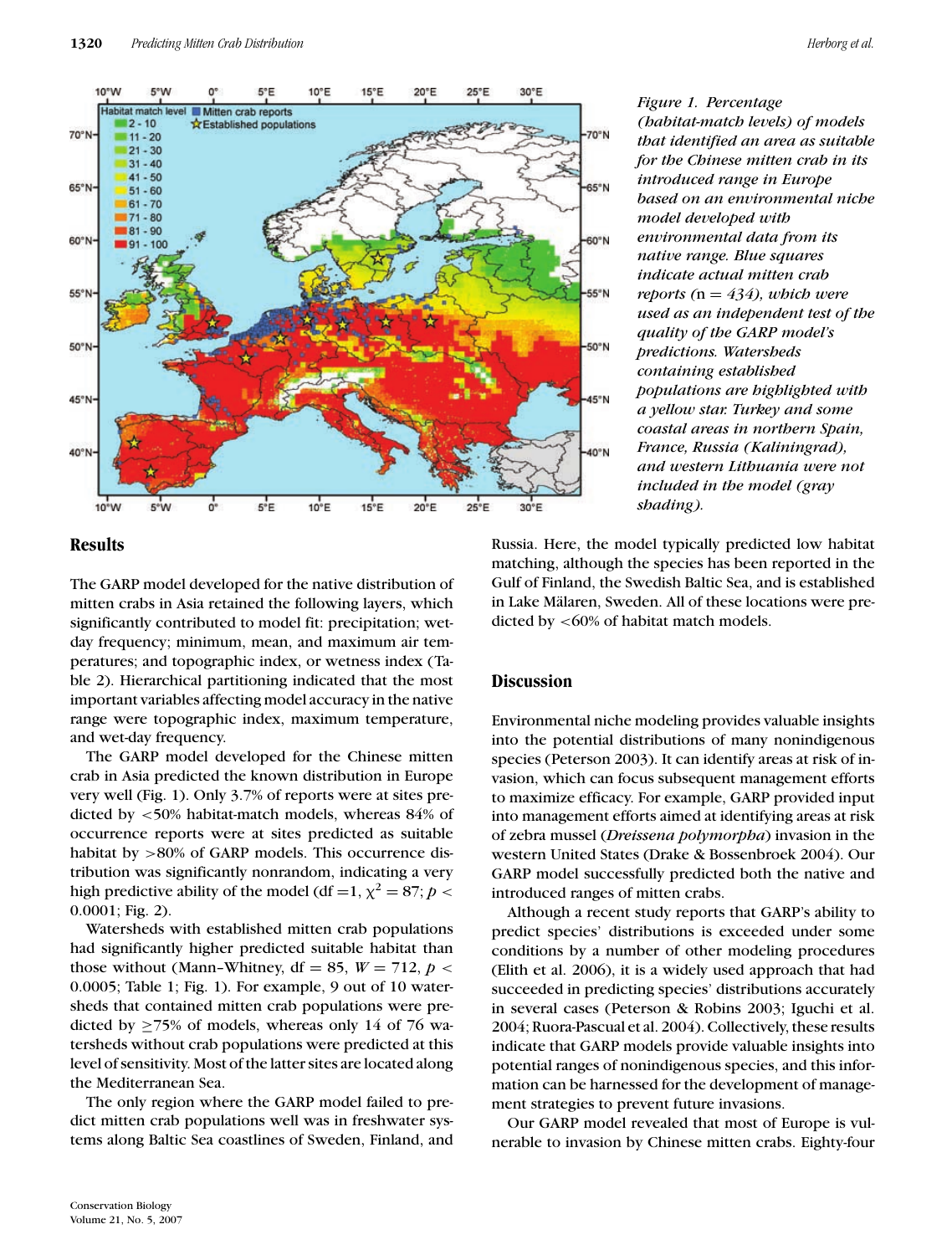

*Figure 2. Validation of the GARP prediction of mitten crab invasion in Europe. The number of mitten crab reports found in each category of predicted level of habitat match are from Fig. 1*.

percent of occurrences in Europe were in areas where habitat matching exceeded 80%, and very few occurrences were recorded in areas with poor habitat matching. Considering that much of the continent appears to constitute suitable habitat for this species, particular emphasis should be placed on preventing human-mediated dispersal—especially by ballast water discharges or intentional introductions—to suitable habitats where the species is not established presently. We identified a number of reports indicating the presence, but not establishment, of Chinese mitten crabs in European watersheds, where the GARP model predicted suitable conditions for establishment. Additional time will be required to determine whether these invasions succeed. Nevertheless, considering the high habitat matching for these localities, we view these occurrences as indicating likely establishment. Our model indicated that rivers flowing into the Mediterranean Sea appear to be highly suitable for the establishment of the mitten crab; thus, particular emphasis should be placed on preventing its introduction to this region.

Areas deemed unsuitable for the establishment of mitten crabs were principally located in northernmost Scandinavia, the eastern Baltic Sea (Karelia, Russia), and in mountainous areas (Fig. 1). Although the GARP model predicted that the area surrounding Lake Mälaren should have a relatively low likelihood of crab establishment (only 45% of models predicted suitable habitat), the species is reported to be established in the lake. Similarly, individual reports of mitten crab occurrence exist for the Finnish Baltic coast (Fig. 1).

These reports have to be considered in the context of the catadromous life cycle of this species. Considering that the mitten crab requires at least 15‰ salinity for larval survival (Anger 1991), crabs from the Lake Mälaren population would be required to migrate 700 km to the Kattegat–Baltic Sea connection, which is the nearest location in the Baltic Sea containing appropriate salinity conditions. A migration of this distance is possible because crabs have been reported up to 750 km inland (Herborg et al. 2003) and downstream migration rates of 400 km/year have been recorded (Panning 1938). Individual mitten crabs in coastal Finnish waters are even farther (1300 km) removed from the Kattegat–Baltic Sea connection, suggesting that the crab is either capable of extremely long-distance migrations, is introduced regularly to this location by humans, or can reproduce at lower-than-expected salinity. The latter possibility is consistent with a report of ovigerous mitten crabs in the River Odra, Poland, where the salinity of the Baltic Sea is only 8.3‰ (M. Normant, personal communication). Clearly, further research is required to establish the lower salinity requirement for successful reproduction in this species. If the crab is capable of successfully reproducing in lowersalinity waters, migration distances around the Baltic Sea could be much lower than those considered here, increasing suitable habitat in and around the Baltic Sea greatly.

We did not incorporate salinity in our model for several reasons. We were concerned with invasion of freshwater habitats, where salinity is very low; use of coastal salinities would have meant projecting them inland with uncertain consequences. Furthermore, although nearshore salinity data have a high resolution for Europe, such data are extremely limited for the Chinese coastline.

The accuracy of predictions for the northern European boundary may be compromised by the available data for the Asian range. For example, it is possible that populations along the northern edge of the native distribution have been undersampled or underreported in the scientific literature, considering that the area covers North Korea and eastern Siberia. If this is the case, inclusion of additional reports from areas with a cooler climate in Asia could influence the projected northern range in Europe. Nevertheless, a disproportionate number of European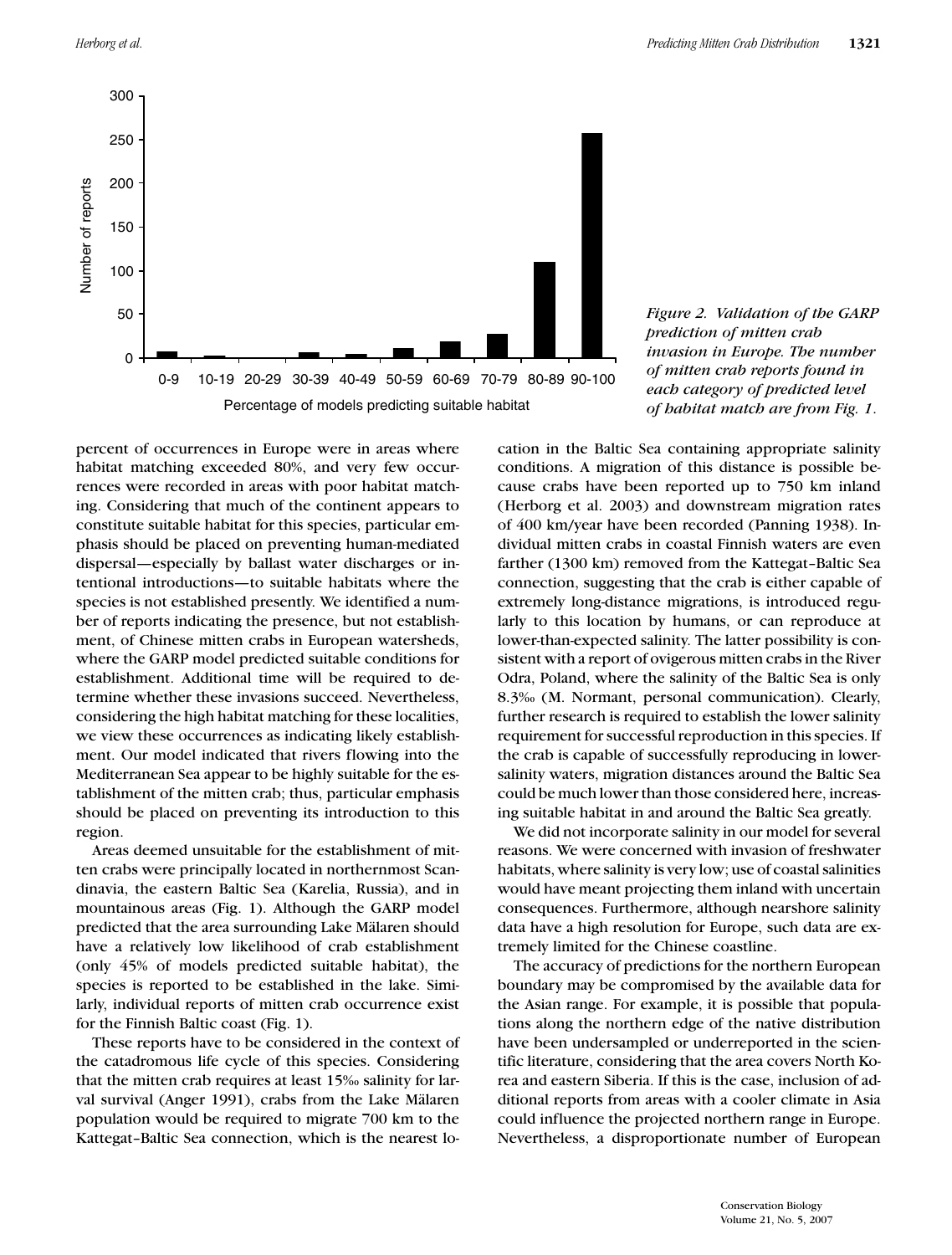reports derive from central European countries, consistent with expectations from Asia.

Other factors could cause the introduced and native ranges to differ because the latter encompasses the realized niche rather than the more extensive fundamental niche. Accordingly, the release from predators, competitors, or parasites could allow a nonindigenous species to occupy a wider ecological niche than in its native range.

The continued expansion of Chinese mitten crab distribution in Europe suggests that the availability of propagules for further range expansion may also be increasing. Because this species has a biphasic life cycle, with pelagic larvae and benthic adults, numerous natural and humanmediated dispersal mechanisms may contribute to range extension. These mechanisms include advective movement of larvae; the transfer of larvae, juveniles, or adults in ballast water; natural dispersal and/or the human transfer of adults in the live food trade. As this species' distribution expands, development of programs to control the spread will become increasingly difficult to implement. Advective movements are virtually impossible to manage, although dispersal by both ballast water and intentional stocking can be controlled via legislative means.

#### **Acknowledgments**

We are grateful to M. Normant, H. Ojaveer, T. Vincent, M. Grabowski, E. Leppakoski, and many other colleagues for information pertaining to Chinese mitten crab distribution in Europe and Asia. J. Drake and J. Bossenbroek assisted with GARP model development. Financial support from the ISIS project funded by the National Science Foundation (to D.M.L.) and NSERC (C.R.O. to H.J.M.) is gratefully acknowledged.

#### **Literature Cited**

- Anderson, R. P., D. Lew, and A. T. Peterson. 2003. Evaluating predictive models of species' distributions: criteria for selecting optimal models. Ecological Modelling **162:**211–232.
- Anger, K. 1991. Effects of temperature and salinity on the larval development of the Chinese mitten crab *Eriocheir sinensis* (Decapoda, Grapsidae). Marine Ecology-Progress Series **72:**103–110.
- Arriaga, L., A. E. Castellanos, E. Moreno, and J. Alarcon. 2004. Potential ecological distribution of alien invasive species and risk assessment: a case study of buffel grass in arid regions of Mexico. Conservation Biology **18:**1504–1514.
- Cabral, H. N., and M. J. Costa. 1999. On the occurrence of the Chinese mitten crab, *Eriocheir sinensis*, in Portugal (Decapoda, Brachyura). Crustaceana **72:**55–58.
- Chen, T. Y., M. S. Hung, and H. P. Yu. 1995. Identity of *Eriocheir recta* (Stimpson) (Decapoda:Brachyura), with description of a new crab from Taiwan. Journal of Crustacean Biology **15:**301–308.
- Chu, K. H., H. Y. Ho, C. P. Li, and T.-Y. Chan. 2003. Molecular phylogenetics of the mitten crab species in *Eriocheir, sensu lato* (Brachyura:Grapsidae). Journal of Crustacean Biology **23:**738–746.

Clark, P. F., P. S. Rainbow, R. S. Robbins, B. Smith, W. E. Yeomans, M. Thomas, and G. Dobson. 1998. The alien Chinese mitten crab *Eriocheir sinensis* (Crustacea:Decapoda:Brachyura), in the Thames catchment. Journal of the Marine Biological Association of the United Kingdom **78:**1215–1221.

- Cohen, A. N., and J. T. Carlton. 1997. Transoceanic transport mechanisms: introduction of the Chinese mitten crab, *Eriocheir sinensis*, to California. Pacific Sciences **51:**1–11.
- Cuesta, J. A., E. Gonzales-Ortegon, P. Drake, and A. Rodriguez. 2004. First record of *Palaemon macrodactylus* Rathburn, 1902 (Decapoda, Caridae, Palaemonidae) from European waters. Cruastaceana **3:**377– 380.
- Dai, A.Y. 1991. Studies on the subspecies differentiation of the genus *Eriocheir* (Decapoda:Brachyura). Pages 61–71 in G. X. Zhang, editor. Scientific treatise on systematic and evolutionary zoology. Volume 1. Science and Technology Press of China, Beijing.
- Drake, J. M., and J. M. Bossenbroek. 2004. The potential distribution of zebra mussels in the United States. BioScience **54:**931–941.
- Dutton, C. D., and C. Conroy. 1998. Effects of burrowing Chinese mitten crabs (*Eriocheir sinensis*) on the Thames Tideway. Report. Environment Agency, London.
- Elith, J., et al. 2006. Novel methods improve prediction of species' distributions from occurrence data. Ecography **29:**129–151.
- Ferdinand-Martinez, M. A., and A. G. Carrera. 2003. Estatus de las poblaciones de cangrejos de rio exoticos, *Procambarus clarkii, Pacifastacus leniusculus*, y *Eirocheir sinensis*, en el Noreste de la peninsula Iberica. Pages 220–221 in L. Capdevila-Arguelles, B. Zilletti, and N. Perez Hidalgo, editors. Contribuciones al conocimiento de las especies exoticas invasoras Volume 1. Grupo Especies Invasoras Serie Técnica, León, Spain.
- Guo, J. Y., N. K. Ng, A. Dai, and P. K. L. Ng. 1997. The taxonomy of three commercially important species of mitten crabs of the genus *Eriocheir* de Haan, 1835 (Crustacea:Decapoda: Brachyura:Grapsidae). Raffles Bulletin of Zoology **45:**445–476.
- Hänfling, B., G. R. Carvalho, and R. Brandl. 2002. mt DNA sequences and possible invasion pathways of the Chinese mitten crab. Marine Ecology Progress Series **238:**307–310.
- Herborg, L.-M., S. P. Rushton, A. S. Clare, and M. G. Bentley. 2003. Spread of the Chinese mitten crab (*Eriocheir sinensis*, H. Milne Edwards) in continental Europe: analysis of a historical data set. Hydrobiologia **503:**21–28.
- Herborg, L.-M., S. P. Rushton, A. S. Clare, and M. G. Bentley. 2005. The invasion of the Chinese mitten crab (*Eriocheir sinensis*) in the United Kingdom and its comparison to continental Europe. Biological Invasions **7:**959–968.
- Herborg, L. M., D. Weetman, C. van Ousterhout, and B. Hänfling. 2007a. Genetic population structure and contemporary dispersal patterns of a recent European invader, the Chinese mitten crab, *Eriocheir sinensis*. Molecular Ecology **16:**231–242
- Herborg, L. M., C. J. Jerde, D. M. Lodge, G. M. Ruiz, and H. J. MacIsaac. 2007*b*. Predicting invasion risk using measures of introduction effort and environmental niche model. Ecological Applications **17:**663– 674.
- Iguchi, K., K. Matsuura, K. M. McNyset, A. T. Peterson, R. Scachetti-Pereira, K. A. Powers, D. A. Vieglais, E. O. Wiley, and T. Yodo. 2004. Predicting invasions of North American basses in Japan using native range data and a genetic algorithm. Transactions of the American Fisheries Society **133:**845–854.
- Ingle, R. W. 1986. The Chinese mitten crab *Eriocheir sinensis* a continuous immigrant. London Naturalist **65:**101–105.
- Ingle, R. W., and M. J. Andrews. 1976. Chinese mitten crab reappears in Britain. Nature **263:**638.
- Jażdżewski, K., and A. Konopaoka. 1993. Survey and distribution of Crustacea Malacostraca in Poland. Crustaceana **65:**176–191.
- Kamps, L. F. 1937. De Chineesche wolhand krab in Nederland. Akademisch Proefschrift, Groningen, The Netherlands.
- Kolar, C. S., and D. M. Lodge. 2002. Ecological predictions and risk assessment for alien fishes in North America. Science **298:**1233– 1236.